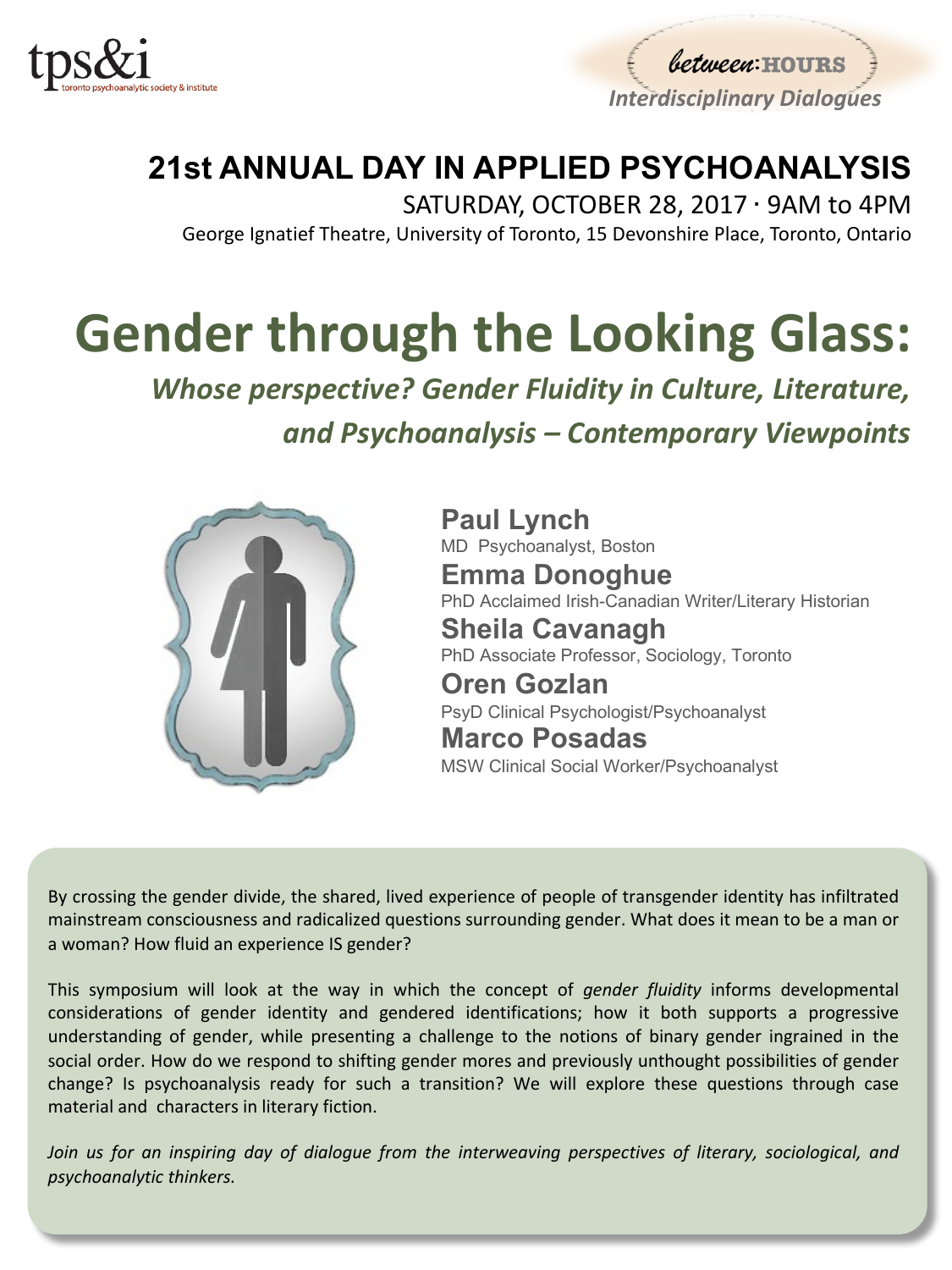#### **PROGRAM**

8:30 Registration

- 9:00 Welcome and Introductions
- 9:10 **Paul Lynch MD**
- 9:55 **Sheila Cavanagh PhD**
- 10:25 Coffee Break
- 10:45 **Sheila Cavanagh in conversation with Paul Lynch**
- 11:05 Open Discussion with audience
- 12:00 Lunch break (on your own)
- 1:30 **Oren Gozlan PsyD**
- 2:00 **Emma Donoghue PhD**
- 2:40 **Marco Posadas MSW in response**
- 3:05 Open Panel and Audience Discussion
- 4:00 Closing Remarks

#### **LEARNING OBJECTIVES**

Following this symposium, attendees will:

- o Have gained an understanding of the concept of gender fluidity
- o Be able to distinguish between gender fluidity and gender rigidity
- o Have knowledge of the developmental factors affecting gender identification, including the roles of mind, body and relationship
- o Be more familiarized with current debates in the field of transexuality/ identity
- o Be more mindful of gender based alternatives to the traditional Canadian family unit.
- o Identify alternative axes of sexual difference using the myth of Tiresias, the first transgendered individual in folklore.
- o Describe trans development as appreciated from within the cultural and clinical milieu.

#### **Paul E. Lynch, M.D.**

A psychoanalyst in private practice in Boston, MA, Dr. Lynch is on the faculty of the Boston Psychoanalytic Society and Institute (BPSI), the Massachusetts Institute for Psychoanalysis, the China American Psychoanalytic Alliance, and Tufts University School of Medicine. He co-edited the book, Sexualities, Contemporary Psychoanalytic Perspectives, with Alessandra Lemma (Routledge, 2015). As a candidate at the American Psychoanalytic Association, Dr. Lynch became very active in the American's effort to reverse decades of anti-homosexual bias in American psychoanalysis. In 1997, he chaired the American's successful Public Forum, "Homophobia; Analysis of a Permissible Prejudice." In 2002, he received the American Psychoanalytic Association's Karl A. Menninger Award for the best paper written by a candidate: "Yearning for Love and Cruising for Sex; Returning to Freud to Understand Some Gay Men". At BPSI, Dr. Lynch is an active member of the Committee on Gay and Lesbian Issues, and for many years co-chaired their Discussion Groups on "Sexual Orientation and Gender Identity." He has presented internationally on sexuality at the meetings of the American and the IPA, and in London at the British Psychoanalytic Alliance and Tavistock Centre for Couple Relationships.

#### **Sheila L. Cavanagh, PhD**

*Tiresias and Psychoanalysis: Transgender, the Clinic and the problem of Sexual Difference*

Associate Professor of Sociology at York University and co-editor of Somatechnics journal, Prof. Cavanagh co-edited *Skin, Culture and Psychoanalysis* (2013) and is editing a special double-issue on Transgender and Psychoanalysis in Transgender Studies Quarterly. Prof. Cavanagh has published her scholarship in gender, cultural studies and psychoanalytic journals. She wrote *Sexing the Teacher* (UBC, 2007), *Queering Bathrooms* (UTP, 2010) and is completing a third monograph titled *Transgender and the Other Sexual Difference*: Bracha L. Ettinger and Jacques Lacan. She has recently published a paper on Tiresias in The International Journal of Psychoanalysis.

This presentation on Tiresias (a transgender character in the Oedipal trilogy) will ask what psychoanalysis would look like had it been imagined from a Tiresian, as opposed to an Oedipal perspective. Prof. Cavanagh will use the dramatis personae as an image and metaphor for transgender subjectivity in the clinic and in culture more broadly and will draw upon transgender studies and psychoanalytic theories engaging gender, sexuality and sexuation.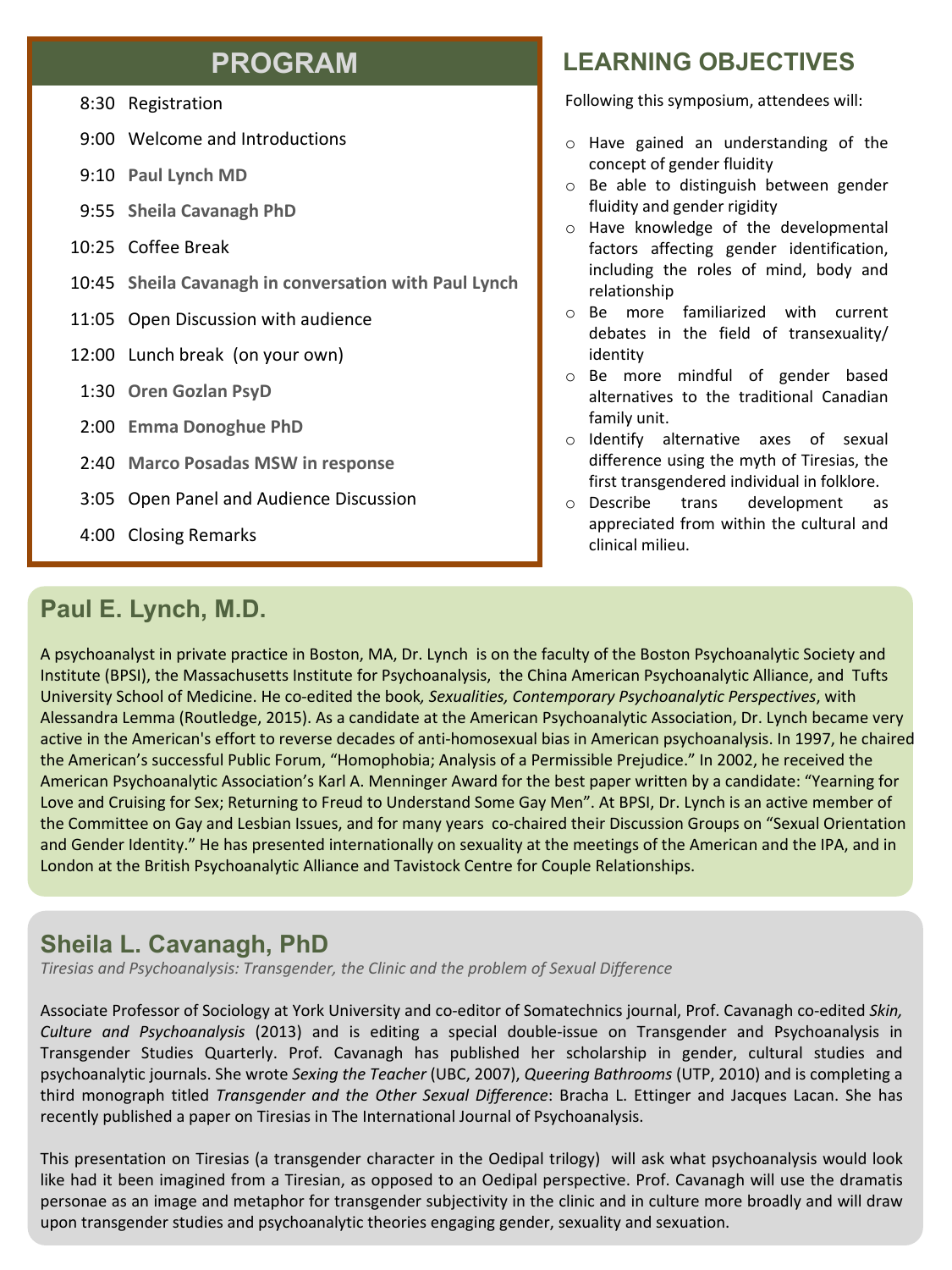#### **Emma Donoghue PhD**

The recipient of numerous international literary awards, Emma Donoghue is an Irish-Canadian playwright, literary historian, novelist, and screenwriter. Best known for her fiction, which has been translated into over forty languages, her newest venture fiction for middle-grade readers (8 to 12): *The Lotterys Plus One* (2017), is the first in a series about a big family. *The Wonder* (2016) was a finalist for Canada's Giller Prize. *Room* (2010) an international bestseller, was shortlisted for the Man Booker and Orange Prize, the Trillium English Book Award, and International Author of the Year and won numerous international literary awards. Room was adapted into a film, for which Emma wrote the screenplay and was nominated for the Academy Award for Best Adapted Screenplay. Room won the Canadian Screen Award for Best Film and Best Adapted Screen Play and the Grolsch People's Choice Award at Toronto International Film Festival.

Emma's short stories, including *Touchy Subjects* (2006) and *Kissing the Witch* (1997, shortlisted for the James L. Tiptree Award) have been widely published and broadcast. Her historical fiction includes: *Slammerkin* (2000, which won the 2002 Ferro-Grumley Award for Lesbian Fiction), *The Woman who gave Birth to Rabbits* (2002), *Life Mask* (2004), and *The Sealed Letter* (US/Canada 2008, UK 2011). Emma's drama, written for both stage and radio, includes, *I Know My Own Heart* (1993), *Ladies and Gentlemen* (1996), *Kissing the Witch* (2000), *Don't Die Wondering* (2005), and *The Talk of the Town* (2012). One of her radio plays, *Mix* (BBC Radio 3, 2003), is an hour-long drama about an intersexed girl.

As a literary historian, Emma's writings include *Passions Between Women: British Lesbian Culture 1668-1801* (1993/1996) and *We Are Michael Field* (1998, a biography of a pair of Victorian women writers). She has edited two anthologies of poetry(1997) and short stories (1999), as well as publishing a range of scholarly articles.

Emma read English and French at University College Dublin in 1990 and in 1997 received her PhD (on the concept of friendship between men and women in eighteenth-century English fiction) from the University of Cambridge, UK. She is a member of the Society of Authors, and the Writer's Union of Canada.

#### **Oren Gozlan, Psy.D, C. Psych, ABPP**

*Leaky sexuality, Dreamy Gender*

This presentation asks, is gender really a fluid experience? For whom? And addresses fluidity as an ethos that both opens and forecloses current debates on questions of transitioning and transsexuality. It centres on the ways in which the conception of gender as fluid has framed debates around questions of development, authenticity, continuity and mourning. The demand for hormone intervention in the case of the prepubescent transgender child will serve as a scene that animates a paradox in the conceptualization of gender fluidity: It both supports a progressive understanding of gender, yet introduces a new injunction that forecloses psychoanalytic conceptualization of gender.

Oren Gozlan is a clinical psychologist and psychoanalyst in private practice. He is currently a candidate at the Toronto Institute for Psychoanalysis and chair of the Gender and Sexuality Committee of the International Forum for Psychoanalytic Education. Dr. Gozlan has published numerous psychoanalytic papers on gender and sexuality. His recent publication, *Transsexuality and the Art of Transitioning: A Lacanian Approach* (Routledge Press) won the American Academy & Board of Psychoanalysis' annual book prize for books published in 2015. He is also the winner of the 2016 Symonds Prize from the Studies of Gender and Sexuality Journal for his paper, "The Transsexual turn: Uncanniness" at Wellesley College. He is currently working on an edited collection, titled "In Transition – Current Critical Debates in the Field of Transsexual Studies," for Routledge Press.

#### **Marco Posadas MSW, RSW**

Psychoanalyst, clinical social worker, and PhD candidate at Smith College School of Social Work, Marco Posadas is a member of the Canadian Psychoanalytic Society, Mexican Psychoanalytic Association, and International Psychoanalytical Association. He is on faculty at the Toronto Institute Psychoanalysis where he focuses on integrating cultural, gender and sexual diversity, and anti-oppressive practice into psychoanalysis, and adjunct faculty at Smith College School of Social Work, Massachusetts, where he teaches theories of development, psychopathology and clinical practice with LGBTQ mental health from a psychoanalytic and anti-oppressive perspective. Marco is Chair of the International Psychoanalytic Association, Gender and Sexual Diversity Studies Committee.